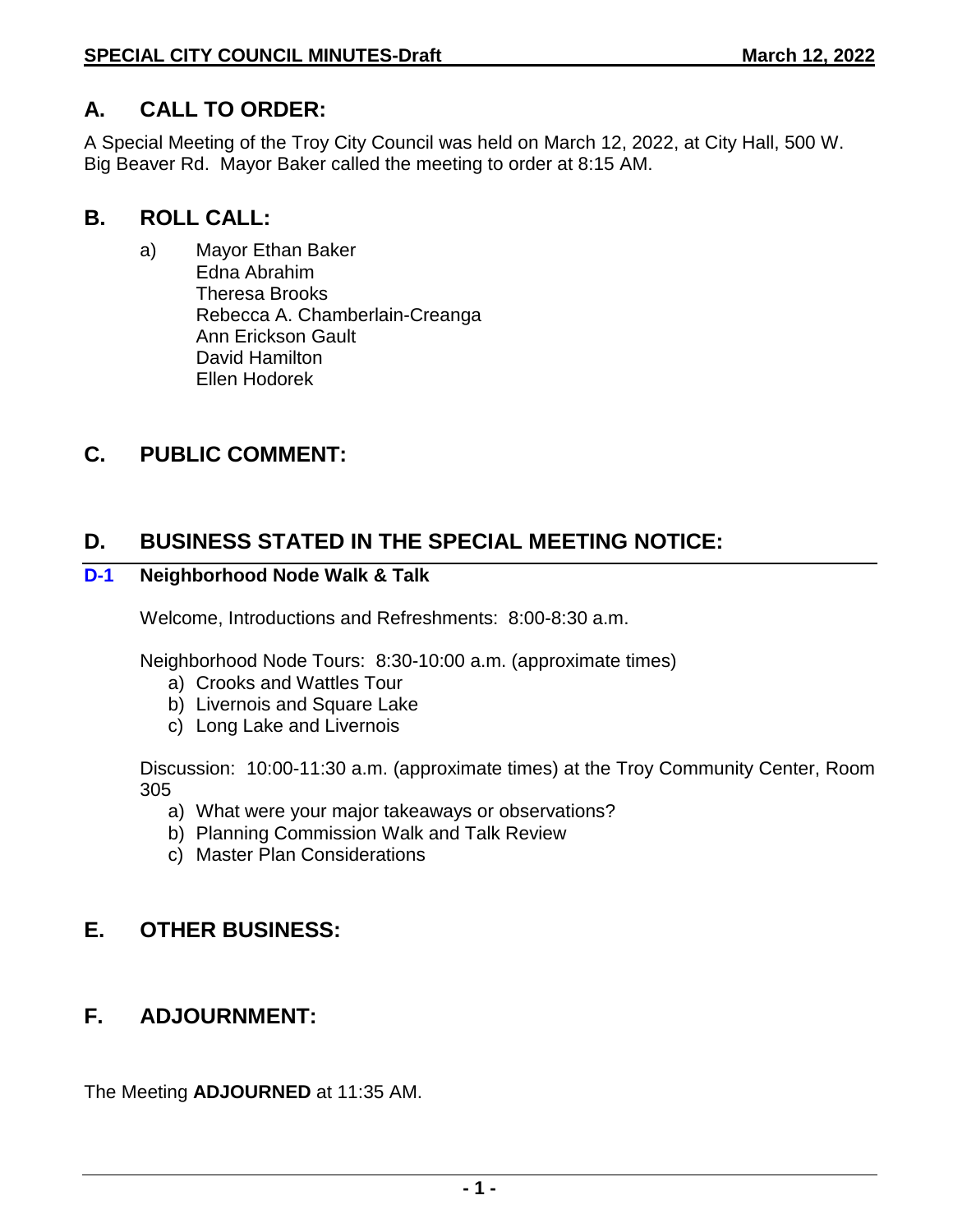Mayor Ethan Baker

M. Aileen Dickson, MMC, MiPMC II City Clerk